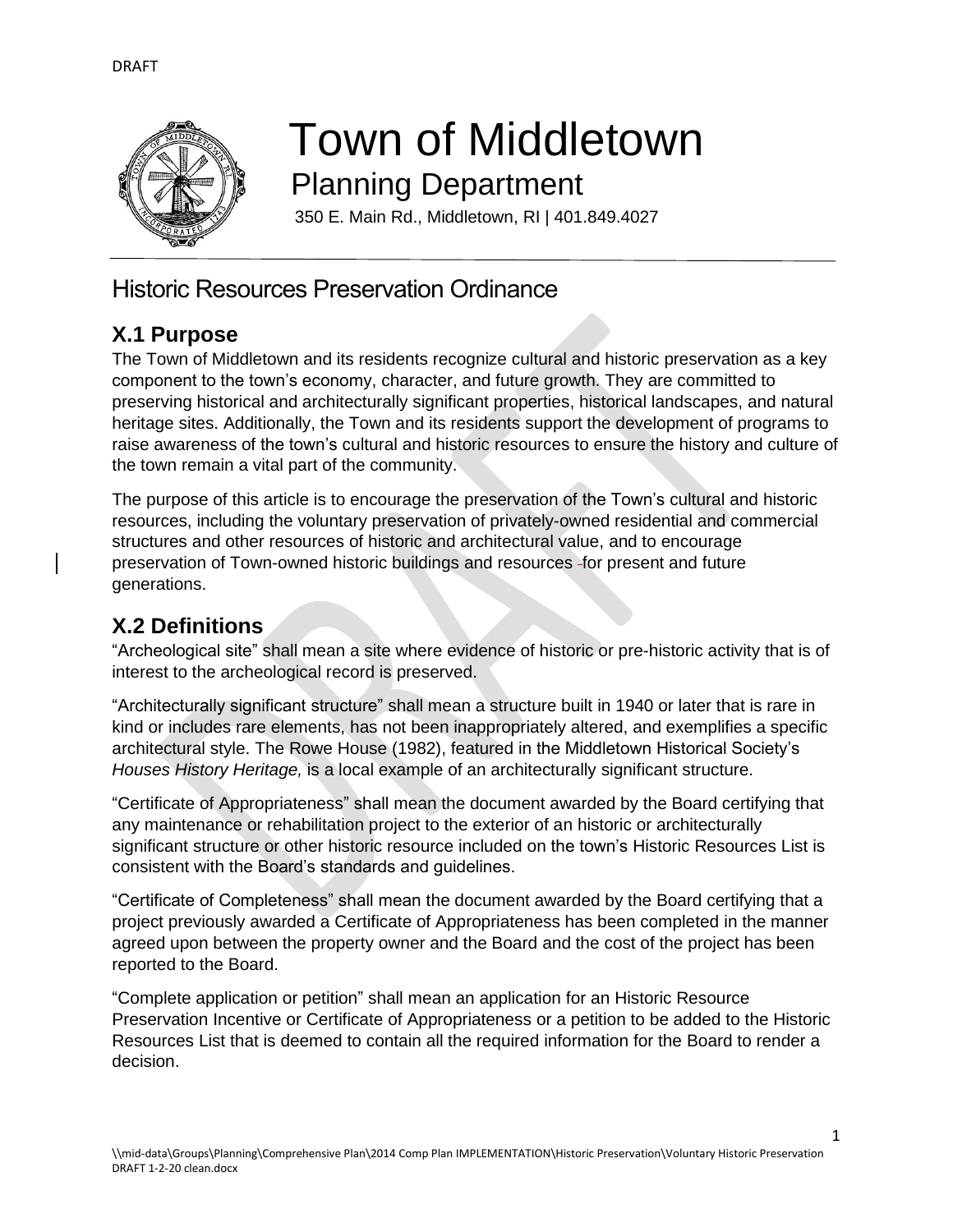"Construction permit fee" shall mean the fee imposed by Chapter 36 of the Code of Ordinances of the Town of Middletown.

"Designed landscape" shall mean a historic landscape for which a conscious, aesthetics-driven design effort was pursued. The Gray Craig Estate, north of Nelson's Pond, is a local example of a designed landscape.

"Historic landmark" shall mean a natural or man-made object that has been historically used to marks a locality or boundary. The town's many stone walls and the mile marker at two-mile corner are local examples of historic landmarks.

"Historic resources" shall mean historically or architecturally significant structures, landscapes, sites, landmarks, archeological sites, and historic documents, photos and records as designated by the Historic Preservation Resources Board.

"Historic Resources Preservation Board" or "Board" shall mean the board appointed by the Town Council to administer and promulgate the various programs developed under this ordinance.

"Historic Resources Preservation Board of Appeal" or "Board of Appeal" shall mean the Town Council.

"Historic site" shall mean a site of historic significance, including, but not limited to, cemeteries and American Revolution sites.

"Historic structure" shall mean a structure built before 1940 that has not been inappropriately altered. The structure should exemplify a specific architectural style or include rare architectural features. A structure built after 1940 may be considered a historic structure if it is associated with an important historical event or person.

"The Middletown Historic Resources List" or "Historic Resources List" shall encompasses the significant historic resources throughout the town as identified by the Board.

"Minor modification" means a revision to approved plans that is deemed to be minor in nature and not incongruous with all other approved elements of that plan.

"Primary Historic Resource" shall mean the structures included on the Historic Resources List.

"Secondary Historic Resource" shall mean the designed landscapes, sites, landmarks, and archeological sites included on the Historic Resources List.

#### **X.3 The Middletown Historic Resources List**

X.3.A.Establishment. The Middletown Historic Resources List (Historic Resources List) is hereby established. All significant primary and secondary historic resources located within the town boundary, as identified by the Board in its inventories of primary and secondary historic resources, shall be included on the Historic Resources List.

X.3.B.Amendments. The Historic Resources List may be amended by a vote of the Board. The list shall be amended when structures on the list have been demolished, renovated in such a manner as to have lost their historic or architectural value, or after a successful petition by a property owner to have their resource added to the list.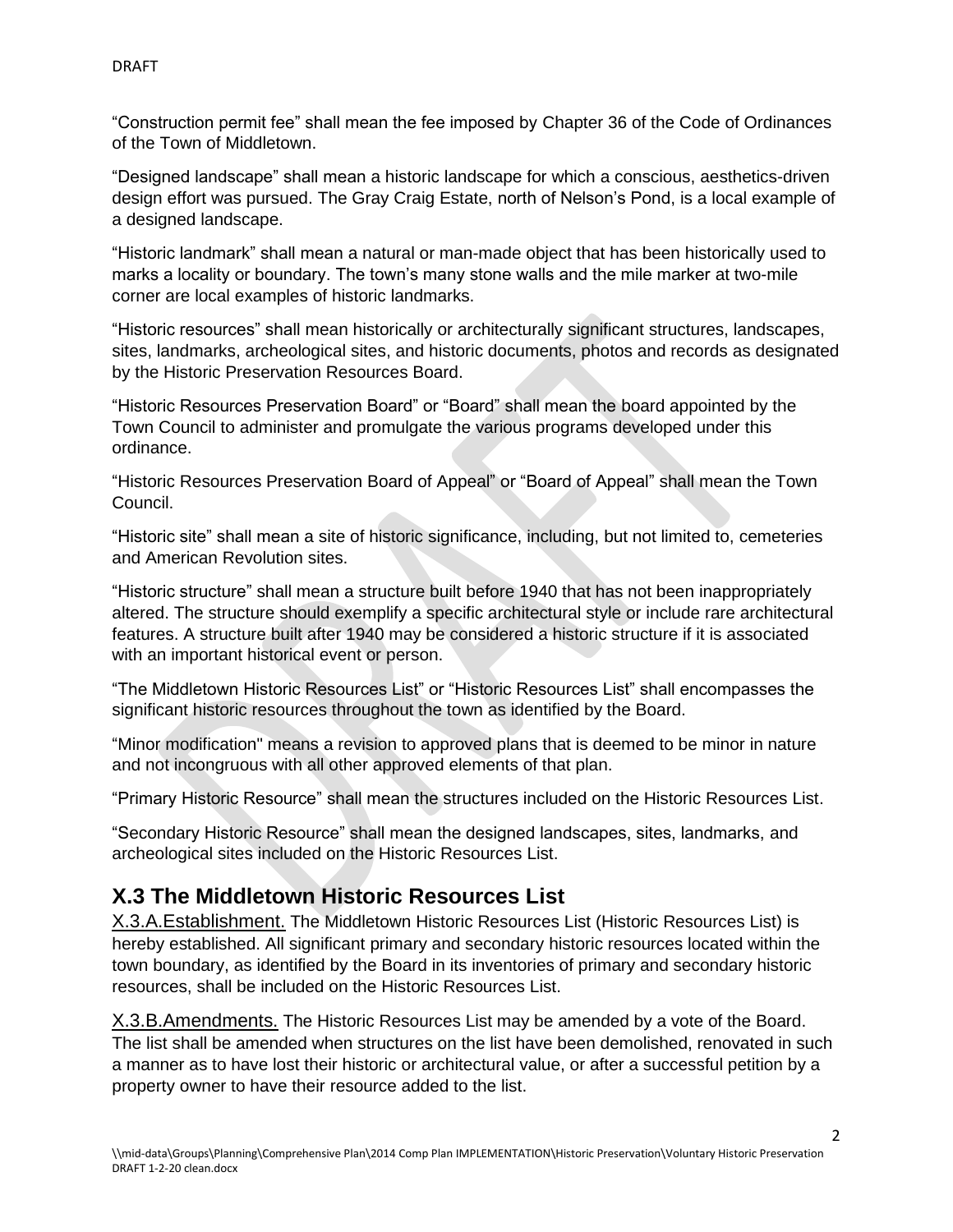X.3.C. Petitions to be Added to the Historic Resources List. A property owner may petition the Board to have their property added to the Historic Resources List. Petitions shall be filed with the Department of Planning and Economic Development. The director, or their designee, shall determine if said petition is complete and shall forward complete petitions, together with all supporting materials, to the Board, which shall vote to approve or reject the petition at a meeting. Petitioners shall be notified of an incomplete petition within ten working days of receipt by the Department of Planning and Economic Development.

## **X.4 Historic Resource Preservation Incentives**

X.4.A.Incentives. The following incentives shall be available to the owners of Primary Historic Resources and, where specified, Secondary Historic Resources included on the Historic Resources List.

**X.4.A1 Annual Historic Resource Preservation Property Tax Exemption.** Property owners of Primary and Secondary Historic Resources included on the Historic Resources List are eligible for this incentive. If approved by the Board, the property owner shall enter into a contract with the Town that requires the property owner to maintain their historic resource for ten years. In return, the real property associated with a primary historic resource shall be exempt from taxation to the amount of 20 percent of total assessed value. Real property associated with a secondary historic resource shall be exempt from taxation to the amount of 10 percent of total assessed value. No exemption shall exceed 20 percent of the median assessed value of a single family dwelling in Middletown as determined by the Middletown Tax Assessor. The exemption shall be recalculated annually for the duration of the contract's term to account for changes in the real property's assessed valuation.

Applications for the incentive shall be filed with the Department of Planning and Economic Development. The director, or their designee, shall determine if said application is complete and shall forward complete applications, together with all supporting materials, to the Board, which shall vote to approve or reject the application at a meeting. Applicants shall be notified of an incomplete application within ten working days of receipt by the Department of Planning and Economic Development.

Any maintenance or rehabilitation project performed on the exterior of an historic or architecturally significant structure or on an historically significant designed landscape, site, landmark, or archeological site within the term of the contract must be approved by the Board in the manor described under the incentive titled Historic Resource Rehabilitation Property Tax and Fee Reduction.

A property owner applying for or receiving the incentive shall submit photographs of their historic resource to the Board during the application process, after the fifth year of the contract, and after the tenth year of the contract to ensure the property owner meets the terms of the agreement. If the Board determines the property owner has failed to meet the terms, the contract shall be terminated, and the Board shall notify the Tax Assessor's Office, which will recoup the exempted property taxes from the years the credit was already awarded under the contract. The owner may appeal the termination of a contract to the Board of Appeal.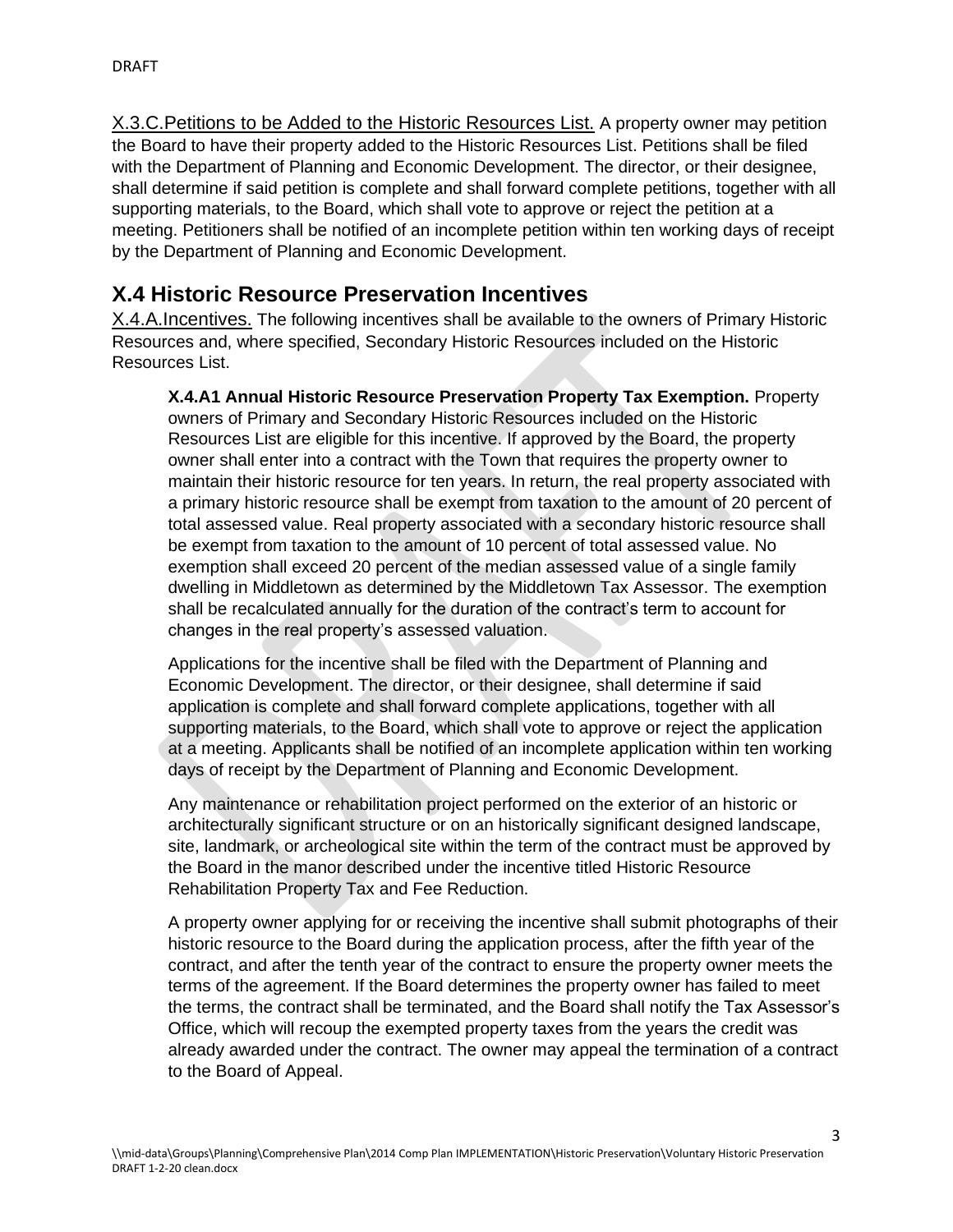The property owner may terminate the contract by notifying the Town and agreeing to repay all property tax exemptions already granted under the contract. The Town may terminate the contact by notifying the property owner. Where a property under contract is sold to a new owner, the contract shall be dissolved without penalty; the Tax Assessor's Office shall contact the new owner to determine whether they want to begin a new 10 year contract.

The following historic resources shall be ineligible for this incentive:

- 1. Stone walls protected by the town's stone wall ordinance (Title IX, Chapter 97) or that have shared ownership between neighboring properties.
- 2. Historic cemeteries, which are offered significant protection under State regulation.
- 3. Historic Resources already protected by deed restrictions, easements, or other preservation methods.

#### **X.4.A2 Historic Resource Rehabilitation Property Tax and Fee Reduction.** A

property owner planning to perform historically appropriate maintenance or rehabilitation on a Primary or Secondary Historic Resource included on the Historic Resources List is eligible to apply to the Board to receive this incentive. Owners of Primary Historic Resources are eligible for a one-time property tax reduction equal in value to 20 percent of the cost of the maintenance or rehabilitation project. Owners of Secondary Historic Resources are eligible for a one-time property tax reduction equal in value to 10 percent of the cost of the maintenance or rehabilitation project. In a single year no reduction shall exceed 100 percent of the total property tax owed for the property associated with the historic resource. If the incentive exceeds this amount, the remainder of the tax reduction shall be applied in the subsequent tax year. Fifty (50) percent of construction permit fees directly related to the preservation or rehabilitation of a historic resource shall be refunded upon verification of compliance with the agreed upon plans. Regarding historic or architecturally significant structures, only exterior maintenance or rehabilitation projects are eligible for the incentive.

Property owners must apply for and receive a Certificate of Appropriateness from the Board prior to beginning the maintenance or rehabilitation project. Applications for Certificates of Appropriateness shall be filed with the Department of Planning and Economic Development. The director, or their designee, shall determine if said application is complete and shall forward complete applications, together with all supporting materials to the Board, which will vote to approve or reject the application at a meeting. Applicants shall be notified of an incomplete application within ten working days of receipt by the Department of Planning and Economic Development. A Certificate of Appropriateness shall be valid for four years from the date of approval.

Applicants shall submit information necessary to evaluate the proposed maintenance or rehabilitation project. The Board shall identify the information it requires in its rules, procedures, and standards and guidelines. The Board shall issue a Certificate of Appropriateness if it determines, after a public hearing on an application, that the planned maintenance or rehabilitation project conforms with the Middletown Standards and Guidelines for the Maintenance and Rehabilitation of Historic and Architecturally Significant Structures or the Middletown Standards and Guidelines for the Maintenance and Rehabilitation of Historically Significant Designed Landscapes, Sites, Landmarks, or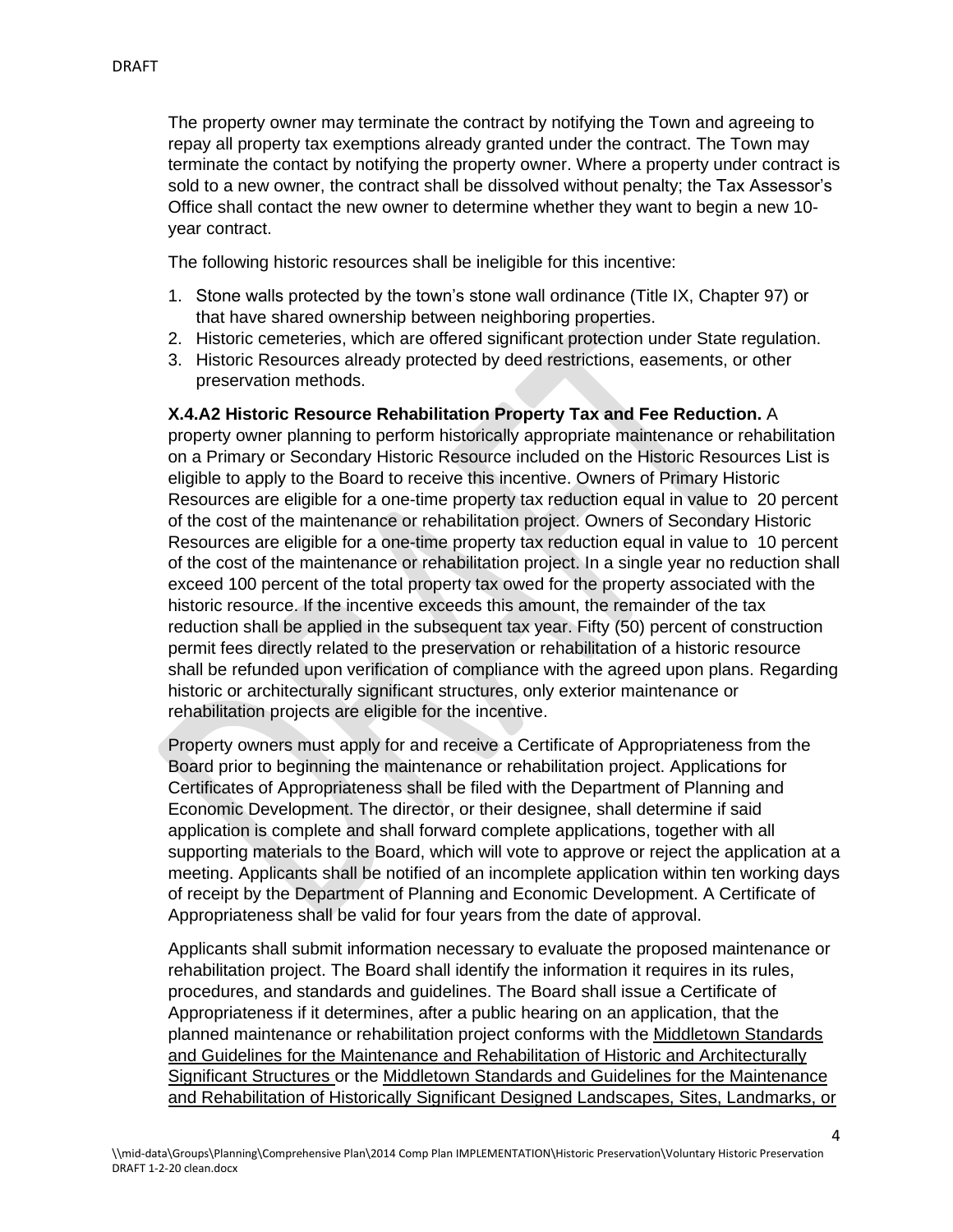Archeological Sites as appropriate. If a certificate is not awarded, the owner may appeal the Board's decision to the Board of Appeal.

Applicants shall submit photographs of the existing conditions of the historic resource during the application phase and photographs of the new conditions after the project is completed. The Board shall compare the photographs to determine whether the project was completed as agreed upon. The applicant shall also submit itemized receipts to the Board that indicate the project's total cost after the project is completed. If the Board determines the project was not completed as agreed upon, the Board shall not grant the tax and fee reduction. If the Board determines the project was completed as agreed upon, the Board shall issue a Certificate of Completeness to the applicant, notify the Tax Assessor's Office that the property owner shall receive the tax reduction, and notify the Building Official's Office that the property owner shall be refunded for 50 percent of the construction permit fees directly associated with the historic preservation or rehabilitation project.

Property owners of an historic or architecturally significant structure that was damaged or destroyed by fire, storm, or other disaster may rebuild, in-kind, and then apply for the Historic Resource Rehabilitation Property Tax and Fees Reduction retroactively. To be eligible, reconstruction must begin within one year and be continued to completion without substantial interruption. Sufficient evidence, such as detailed as-built drawings or reasonable photo documentation of the exterior of the structure prior to the disaster, must be presented to the Board to prove the reconstruction was in-kind.

The purpose of the Historic Resource Rehabilitation Property Tax and Fee Reduction incentive is primarily to preserve the craftsmanship and structural integrity of the town's historic resources. Therefore, cosmetic projects are not guaranteed to receive incentives. Examples of projects that are ineligible for incentives include:

- 1. The addition of window flower boxes to an historic structure.
- 2. The replacement or addition of exterior lighting or flagpoles to an historic structure.
- 3. The replacement or addition of fencing or gates on the property of an historic structure.

Examples of cosmetic-type projects that might be considered for incentives include:

- 1. The painting of the exterior of the house in a historically appropriate color.
- 2. The purchase and installation of storm windows to preserve the structure's historic windows.

X.4.B. Amendments. The Town Council may amend this ordinance, but changes shall not affect property tax reductions conferred prior to the amendment.

X.4.C. Enforcement. The Historic Resources Board shall review property owner's actions for compliance with the terms associated with the incentives in this ordinance. Where a property owner receiving a tax incentive does not comply with the terms, the Historic Resources Board shall work with the Tax Assessor's Office to withhold tax exemptions or recoup tax revenue already lost. Where a developer receives a density bonus but fails to rehabilitate a historic or architecturally significant structure as agreed upon, the Board shall work with the building official to force compliance.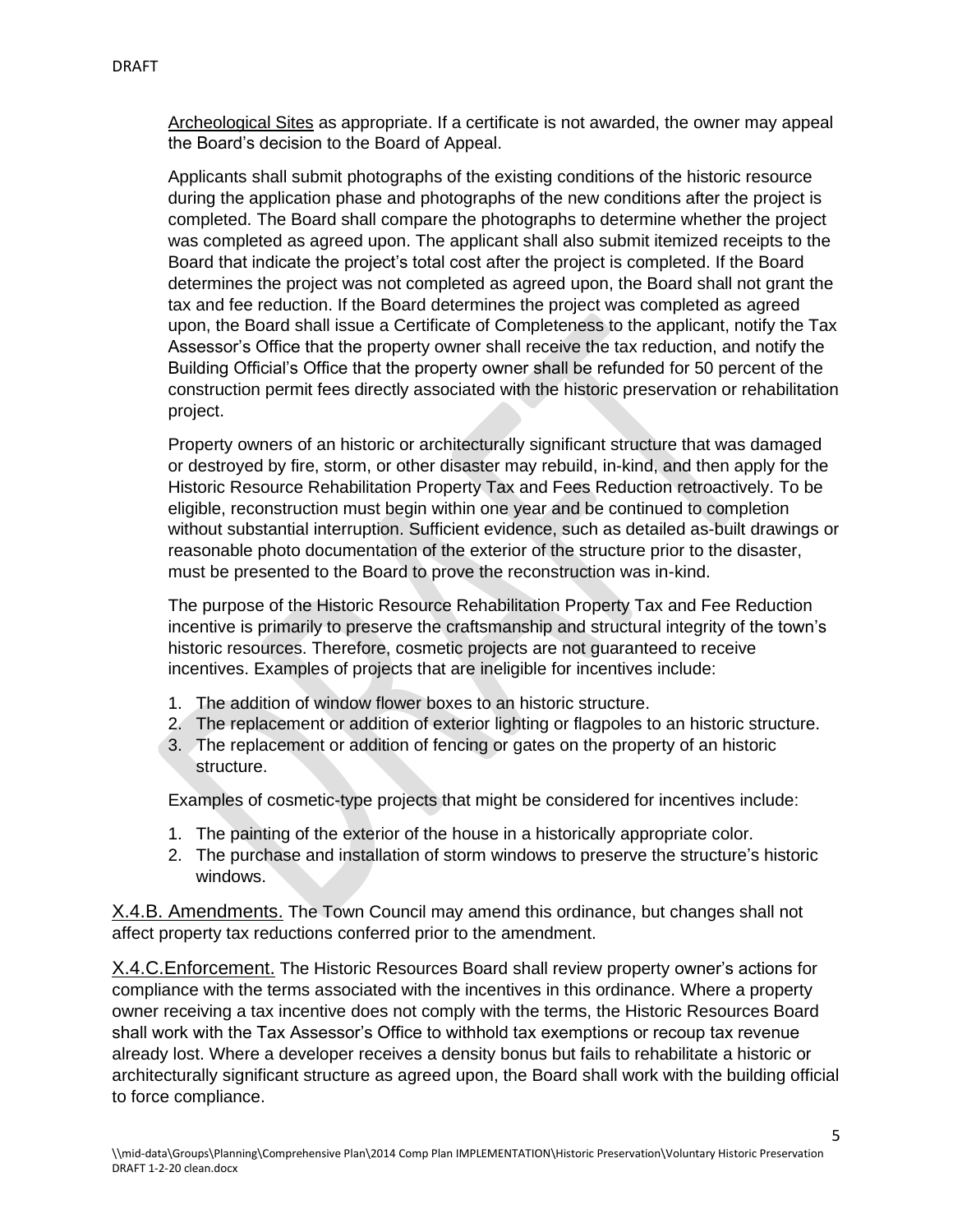The Building Official's Office shall assist with enforcement by flagging permit applications for properties that are receiving the Annual Historic Resource Preservation Property Tax Exemption or for deed restricted structures resulting from the granting of a density bonus. In these circumstances, the Building Official's Office shall inform the applicant that they must obtain a Certificate of Appropriateness from the Historic Resources Board prior to beginning work. This shall not apply to interior renovations of structures.

X.4.D.Multiple Tax Exemptions. The reduction of a property's gross assessed value pursuant to the incentives in this section shall not diminish, impair, or nullify any other property tax reduction, abatement or credit to which the owner of an historic structure is otherwise eligible. Any other property tax reduction, abatement or credit shall be applied to the gross assessed value of the property prior to the application of the reduction pursuant to this section.

An owner of Primary or Secondary Historic Resources may receive both the Annual Historic Resource Preservation Property Tax Exemption and the Historic Resource Rehabilitation Property Tax and Fee Reduction. No reduction shall exceed 100 percent of the total annual amount of the property tax owed.

X.4.E.Transfer of Ownership of Historic Resources. Upon the transfer of ownership of a Primary or Secondary Historic Resource included on the Historic Resources List, the seller shall inform the buyer of the property's eligibility for the incentives in this Article. The seller shall also inform the buyer if a structure has deed restrictions resulting from the density bonus incentive.

The Town shall also inform the buyer of the property's eligibility for the incentives in this Article and whether a structure has deed restrictions resulting from the density bonus incentive.

#### **X.5 Standards and Guidelines**

X.5.A.Middletown Standards and Guidelines for the Maintenance or Rehabilitation of Historic and Architecturally Significant Structures

The U.S. Department of the Interior's Standards for the [Treatment of Historic Properties,](https://www.nps.gov/tps/standards/treatment-guidelines-2017.pdf) with Guidelines for Preserving, Rehabilitating, Restoring, and Reconstructing Historic Buildings shall serve as the Middletown Standards and Guidelines for the Maintenance or Rehabilitation of Historic and Architecturally Significant Structures. From time to time, the Board may choose to amend the document to better suit Middletown's local context.

X.5.B.Middletown Standards and Guidelines for the Maintenance and Rehabilitation of Historically Significant Designed Landscapes, Sites, Landmarks, and Archeological **Sites** 

The Board shall research and adopt standards and guidelines for the maintenance and rehabilitation of these historic resources. The board shall collaborate with the Middletown Historical Society, which may already have standards for some historic resources, including stone walls.

#### **X.6 Publicly Owned Historic Resources**

Publicly-owned historic resources identified on the Historic Resources List should be preserved by the Town in an historically appropriate manner, to the greatest practical extent. Should a publicly-owned historic resource on said list be sold to a private owner after this ordinance is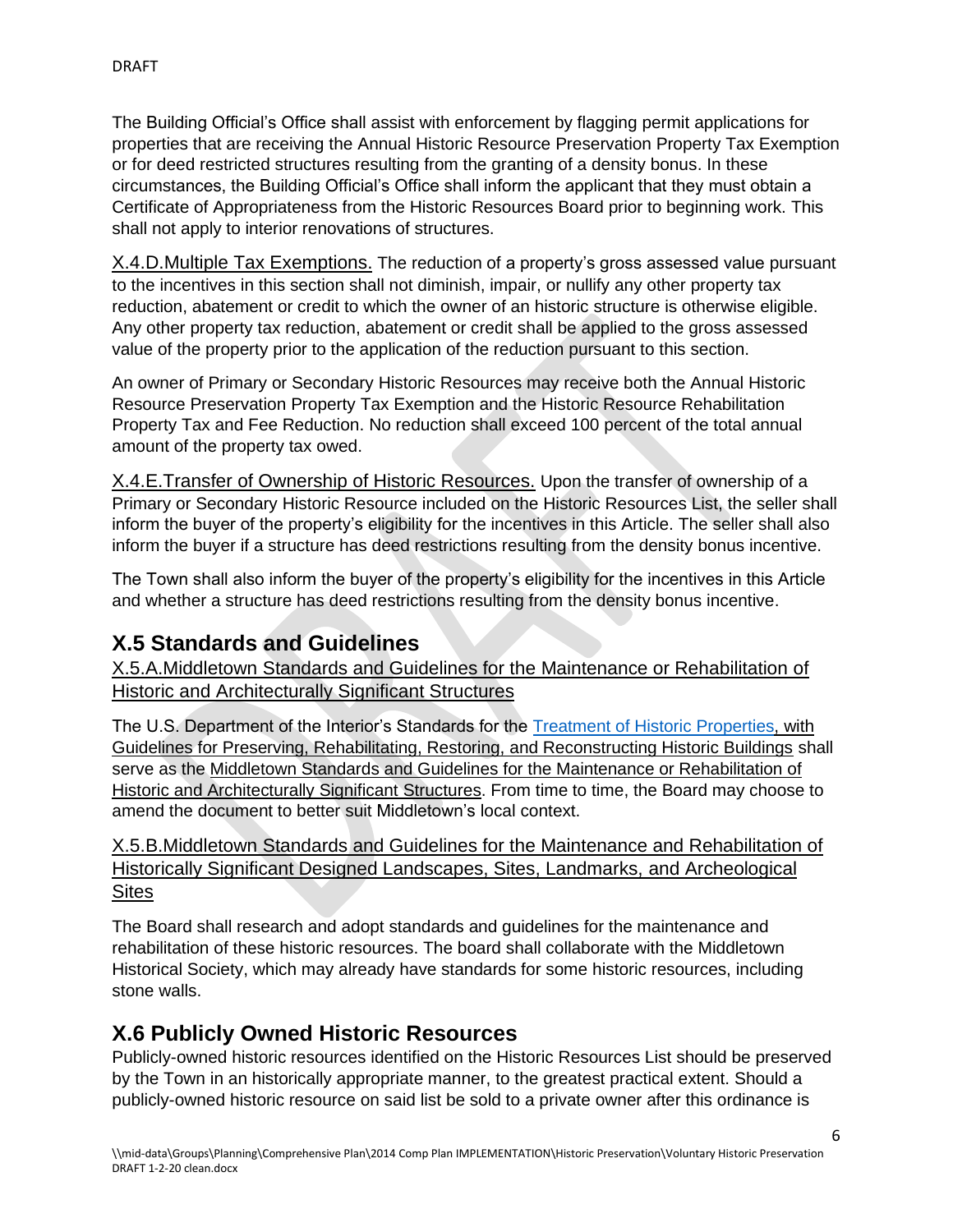adopted, the Town shall ensure the exterior of the historic or architecturally significant structure or the historic aspects of other types of historic resources will be preserved by the new owner in perpetuity. Such property, once transferred to a private owner and preserved in perpetuity, is not eligible for the incentives under x.4.A1 and x.4.A3, but is eligible for the incentive under x.4.A2.

7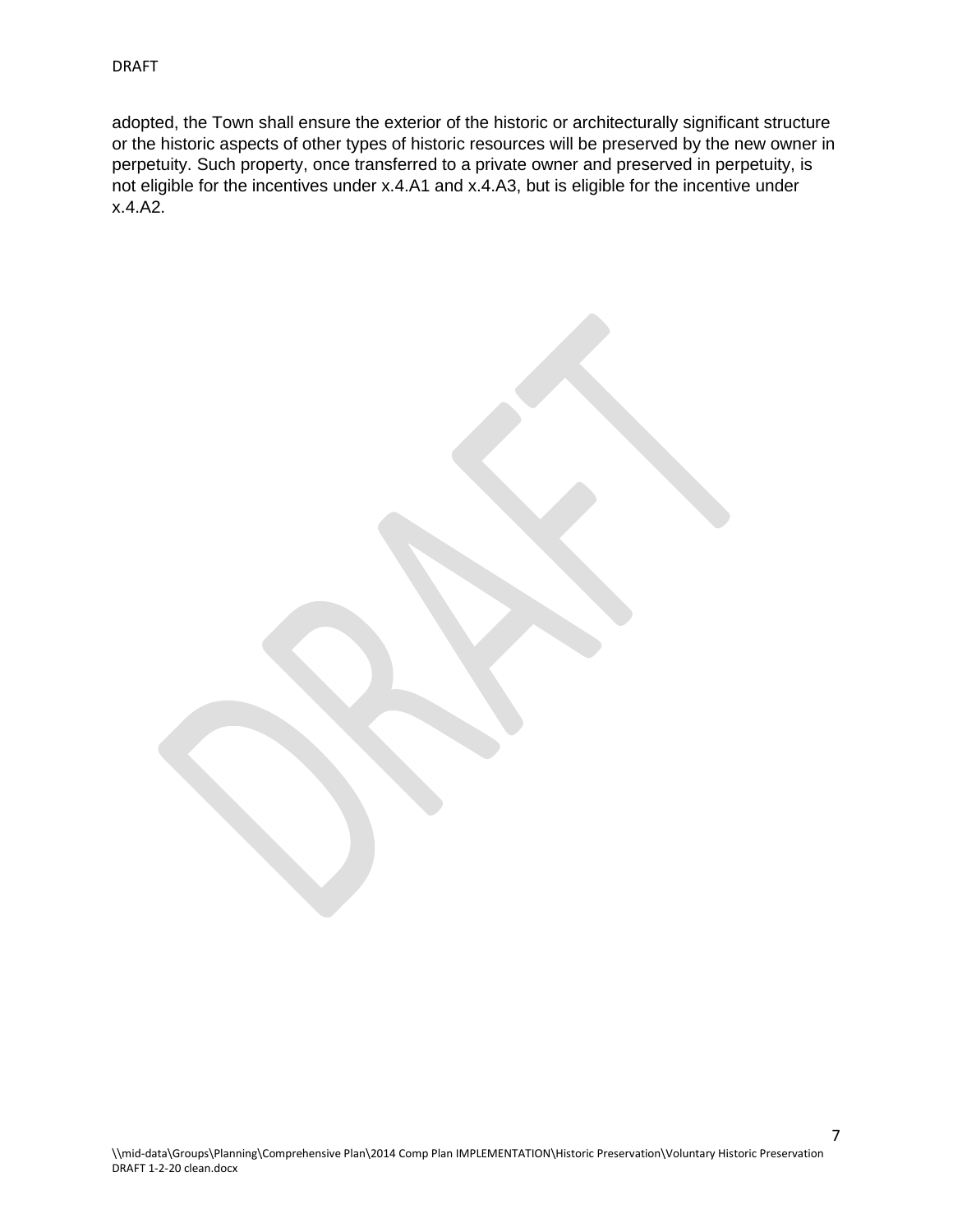### **Appendix A. Properties on the Middletown Historic Resources List.**

Map – historic resources will be designated with numbers that correspond to a row on the table with more information about the resource. Two maps will be included, one for primary resources and one for secondary.

| Map<br>no. | ⊀esource<br>vpe | ddress<br>$H_{\lambda}$ | <br>Year<br>Built | $\overline{\phantom{a}}$<br>:scription<br>itvle/<br><b>Jesc</b> |
|------------|-----------------|-------------------------|-------------------|-----------------------------------------------------------------|
|            |                 |                         |                   |                                                                 |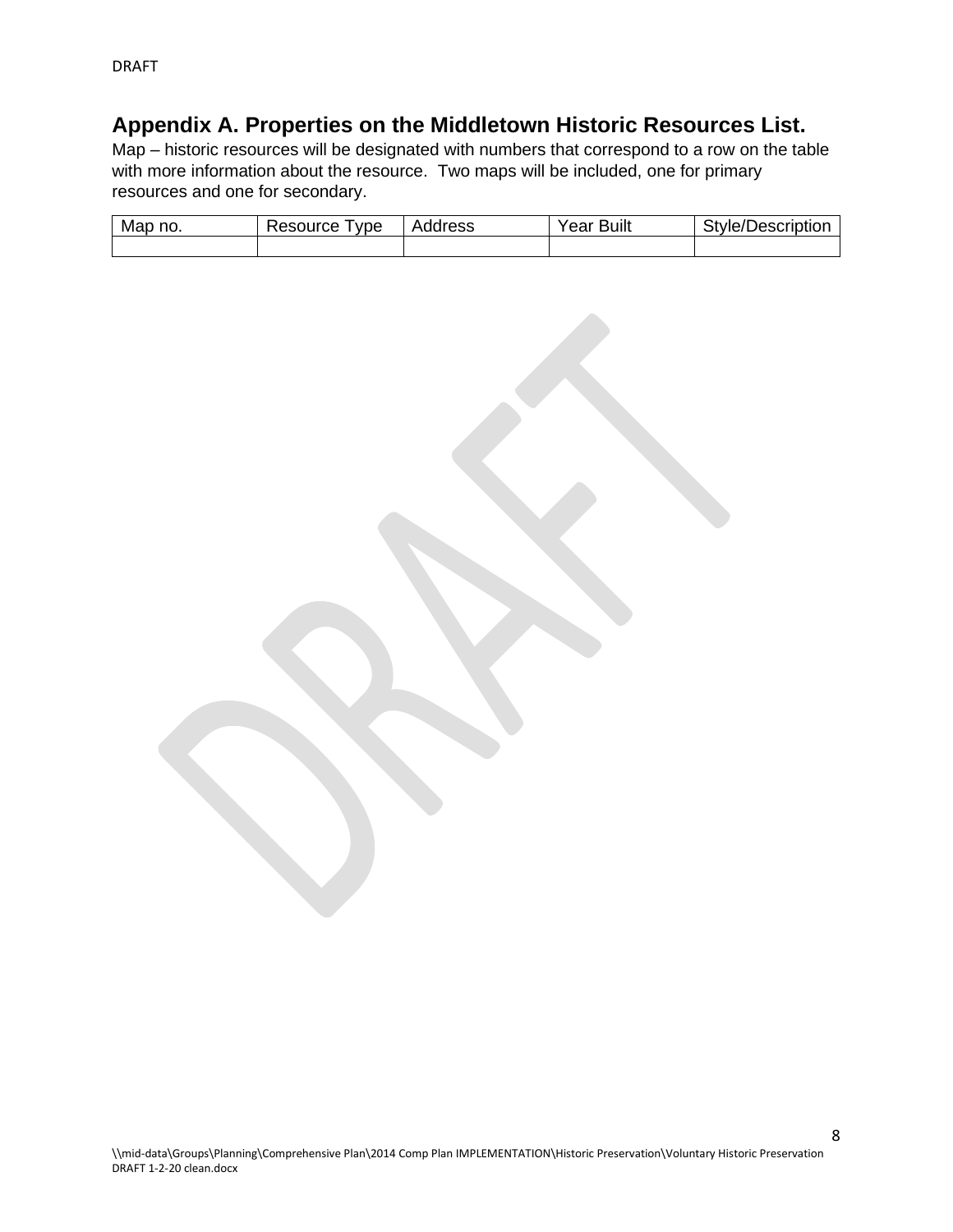#### **Chapter 32.95 Historic Resources Preservation Board**

The Historic Resources Preservation Board (Board) is hereby established

The Historic Resources Preservation Board (Board) is hereby established consisting of five members and two alternates who are to be residents of Middletown and appointed by the Town Council. The initial appointees shall be appointed for the following terms: Two members shall be appointed for four-year terms, two members shall be appointed for two-year terms, and one member shall be appointed for a three-year term. Thereafter, as terms expire, appointments, other than interim appointments, shall be for terms of four years. The two alternates shall be appointed to three-year terms. Upon the expiration of their terms, members shall be eligible for reappointment and shall continue to hold their respective offices until replacements are appointed. In the event of a vacancy on the Board, the Town Council shall promptly make an interim appointment for the remainder of the unexpired term.

The Board shall include at least one member of the Middletown Historical Society if a member of that group is willing to serve. All members of the Board should have expertise or, at least, a strong interest in the preservation of historic and architecturally significant resources.

Members of the Board shall serve without compensation.

#### **32.96 Organization.**

The Board shall organize annually and, by election, shall select from its membership a chairperson, vice-chairperson chairman and secretary. The chairperson chairman shall preside over all Board meetings and shall have the right to vote. The vice-chairperson shall, in the case of absence or disability of the chairperson, perform the duties of the chairperson. The secretary shall be responsible for recording the minutes of the Board's meetings.

Meetings. The Board shall meet monthly, or as necessary, to consider applications and petitions. The Board shall adopt rules for the transaction of business and shall keep permanent and complete records of its proceedings, meetings, hearings and recommendations. Four members of the board shall constitute a quorum at any regular or special meeting and no action shall be taken unless by the concurring vote of a majority of the members present and voting.

Decisions and Appeals. A quorum of the Board for the transaction of business shall consist of a majority of appointed board members.

To approve an application for Historic Resource Preservation Incentives, award a Certificate of Appropriateness, decide on a petition to be added to the Historic Resources List, or establish or amend Board rules, procedures, and standards and guidelines, a majority of appointed board members must vote in favor of the motion. Complete applications for Historic Resource Preservation Incentives and Certificates of Appropriateness and petitions to be added to the Historic Resources List must be received at least two weeks before a Board meeting to be considered at that meeting to allow time for review. Decisions shall be rendered based on the rules, procedures, and standards and guidelines adopted by the Board. The applicant shall receive a written version of the Board's decision with an explanation of the decision within two weeks of the meeting at which the decision was reached.

If an application or petition is rejected by the Board, the decision may be appealed to the Historic Resources Preservation Board of Appeal. The Town Council shall serve as the Board of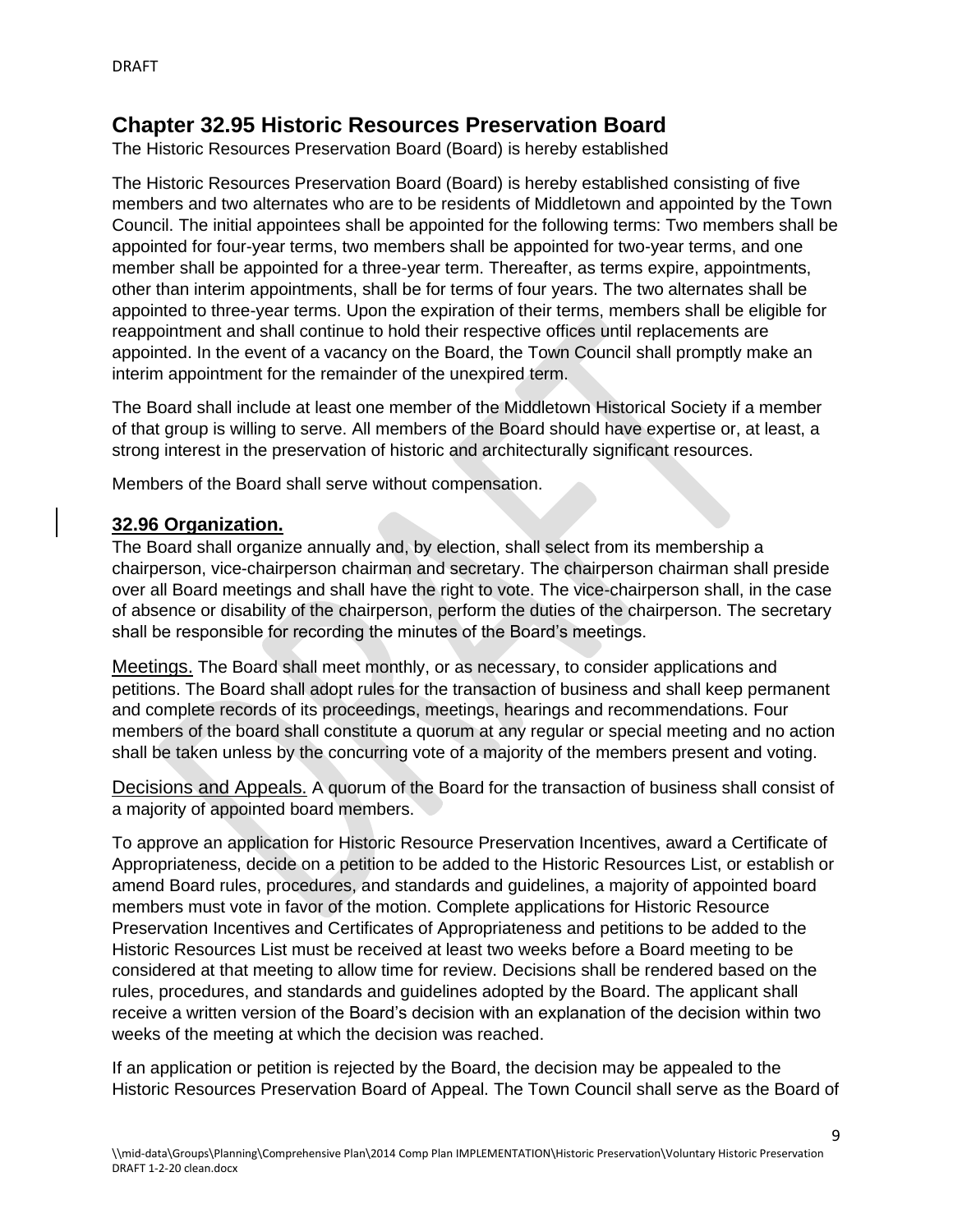Appeal. Members of the Board of Appeal shall not be members of the Historic Resources Preservation Board.

Staff. The Historic Resources Board shall be staffed by the Department of Planning and Economic Development.

Delegation of Responsibilities to Staff. The Board may delegate to the Director of Planning and Economic Development, or their designee, authority to issue a Certificate of Appropriateness for in-kind replacements and approve minor modifications to plans previously approved by the Board. However, the staff member shall not deny a Certificate of Appropriateness or minor modification but shall refer such action to the Board for consideration and decision.

#### **32.97 Responsibilities of the Board**

Initial Responsibilities. The Board shall:

- 1. Review the definitions of "historic structure," "architecturally significant structure," "designed landscape," "historic sites," "historic landmarks," and "archeological site" and recommend amendments to the definitions to the Town Council if necessary.
- 2. Consider whether the definitions of Primary Historic Resource and Secondary Historic Resource appropriately categorize the town's historic resources and recommend amendments to the definitions to the Town Council if necessary.
- 3. Based on the definitions in this ordinance, create an inventory of the town's Primary Historic Resources. Review the Rhode Island Historical Preservation Commission's 1979 report, Historic and Architectural Resources of Middletown, Rhode Island: a preliminary report, and the Middletown Historical Society's 1990 publication, Houses History Heritage, during this process.
- 4. Based on the definitions in this ordinance, create an inventory of the town's Secondary Historic Resources. Review the Rhode Island Historical Preservation & Heritage Commission's 2001 report, Historic Landscapes of Rhode Island, during this process.
- 5. Develop, adopt, and publish all rules, procedures, and forms necessary to carry out the provisions of this chapter, including the application processes and forms for Historic Resource Preservation Incentives and Certificates of Appropriateness and petition process and forms for petitions to be added to the Historic Resources List.
- 6. Adopt and publish standards for the historically appropriate maintenance or rehabilitation of historically significant designed landscapes, sites, landmarks, and archeological sites to inform owners of properties included on the Historic Resources List of those criteria by which the Board shall determine whether to issue a Certificate of Appropriateness if the property owner chooses to apply for an incentive. The Board may, from time to time, amend these standards as reasonably necessary, and it shall publish all such amendments.

Ongoing Responsibilities. The Board shall:

- 1. Maintain the town's inventories of Primary and Secondary Historic Resources over time.
- 2. Implement the Historic Resource Preservation Incentives program, including reviewing and deciding on applications.
- 3. Ensure property owners who are awarded Historic Resource Preservation Incentives follow the terms of agreement associated with the incentives.

10